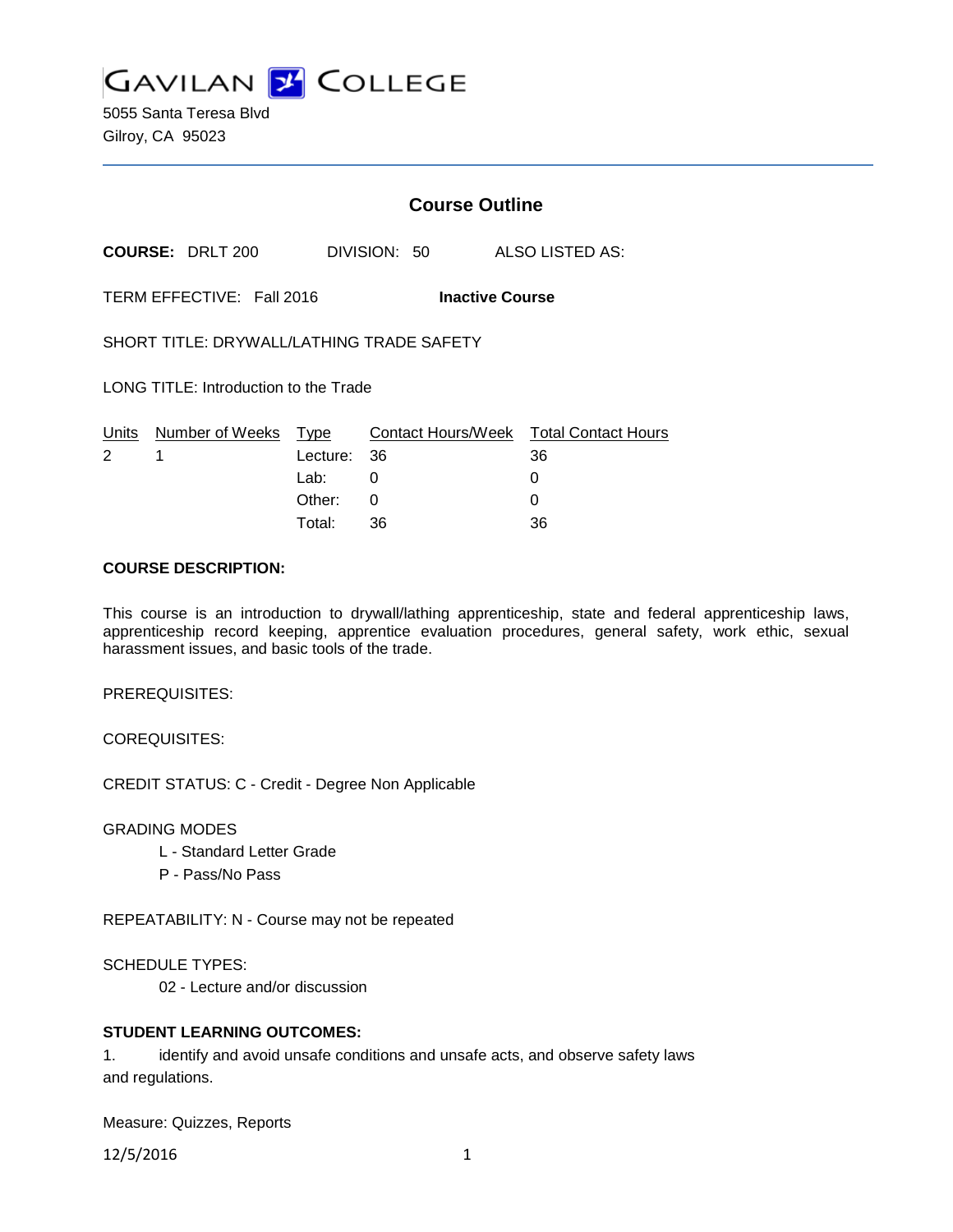PLO: 1 ILO: 1, 2, 6, 7 GE-LO: Year assessed or anticipated year of assessment: 2014

2. Demonstrate proper procedures in administering first aid and CPR

Measure: Quizzes, Performance testing, Exams PLO: 1 ILO: 1, 2, 6, 7 GE-LO: Year assessed or anticipated year of assessment: 2014

Program Learning Outcomes:

CONTENT, STUDENT PERFORMANCE OBJECTIVES, OUT-OF-CLASS ASSIGNMENTS

Inactive Course: 11/28/2016

Out-of-class assignments: For each topic, the student will read chapters and do the homework assignments at the end of those chapters. 2 Hours

Rules and regulations

SLO: The student will examine and evaluate the rules and regulations for apprenticeship programs in Dry Wall/Lathing.

Assignments: Read the chapters covered in the lecture and answer the study guide question on the assigned subject. Locate and read in the text or online regarding the rules and regulations for apprenticeship programs in Dry Wall/Lathing.

6 Hours

Record keeping – apprenticeship forms

Classroom and on-the-job (OJT) responsibilities

SLO: The student will examine and use record keeping for apprentices and use and evaluate OJT responsibilities.

Assignments: Read the chapters covered in the lecture and answer the study guide question on the assigned subject. Locate and read in the text or online regarding apprenticeship record keeping and (OJT) responsibilities.

4 Hours

Evaluation process for OJT and Joint Apprenticeship and Training Committee (JATC)

SLO: The student will evaluate the process for OJT and Joint Apprenticeship and Training Committee (JATC)

Assignments: Read the chapters covered in the lecture and answer the study guide question on the assigned subject. Locate and read in the text or online regarding OJT and Joint Apprenticeship and Training Committee (JATC).

8 Hours

Advancement opportunities for drywall/lathing apprentices

Work ethic and how it applies to your apprenticeship

SLO: The student will examine and evaluate the opportunities for drywall/lathing apprentices. The student will examine and evaluate the work ethic and how it applies to your apprenticeship.

Assignments: Read the chapters covered in the lecture and answer the study guide question on the assigned subject. Locate and read in the text or online regarding advancement opportunities for drywall/lathing apprentices and work ethic and how it applies to your apprenticeship.

4 Hours

Understanding Sexual Harassment

12/5/2016 2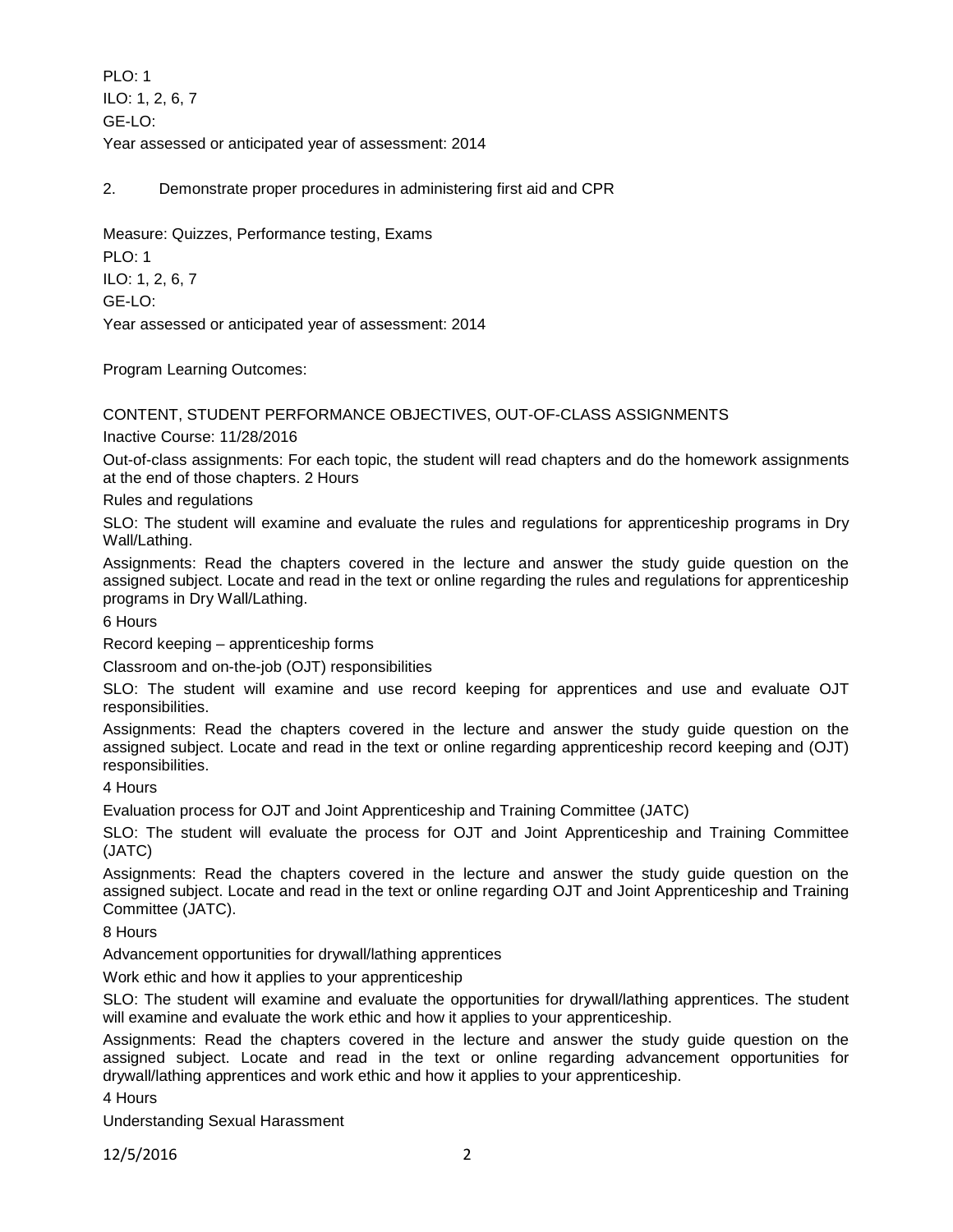SLO: The student will analyze and evaluate the laws related to workplace discrimination and harassment.

Assignments: Read the chapters covered in the lecture and answer the study guide question on the assigned subject. Locate and read in the text or online regarding laws related to workplace discrimination and harassment.

10 Hours

First Aid

Cardiopulmonary Resuscitation (CPR)

SLO: The student will analyze, evaluate, and demonstrate First Aid and CPR techniques.

Assignments: Read the chapters covered in the lecture and answer the study guide question on the assigned subject. Locate and read in the text or online regarding First Aid and CPR techniques.

2 Hours

Final examination and term project

### **METHODS OF INSTRUCTION:**

- A. Lecture and discussion
- B. Visual aids
- C. Demonstrations
- D. Group hands-on exercise
- E. Individual hands-on exercise
- F. One-on-one hands-on instruction

### **METHODS OF EVALUATION:**

CATEGORY 1 - The types of writing assignments required: Percent range of total grade: 10 % to 30 %

Written Homework

Reading Reports

Lab Reports

Essay Exams

Term or Other Papers

If this is a degree applicable course, but substantial writing assignments are NOT appropriate, indicate reason:

Course primarily involves skill demonstration or problem solving

CATEGORY 2 - The problem-solving assignments required: Percent range of total grade: 10 % to 40 %

Homework Problems

Field Work

12/5/2016 3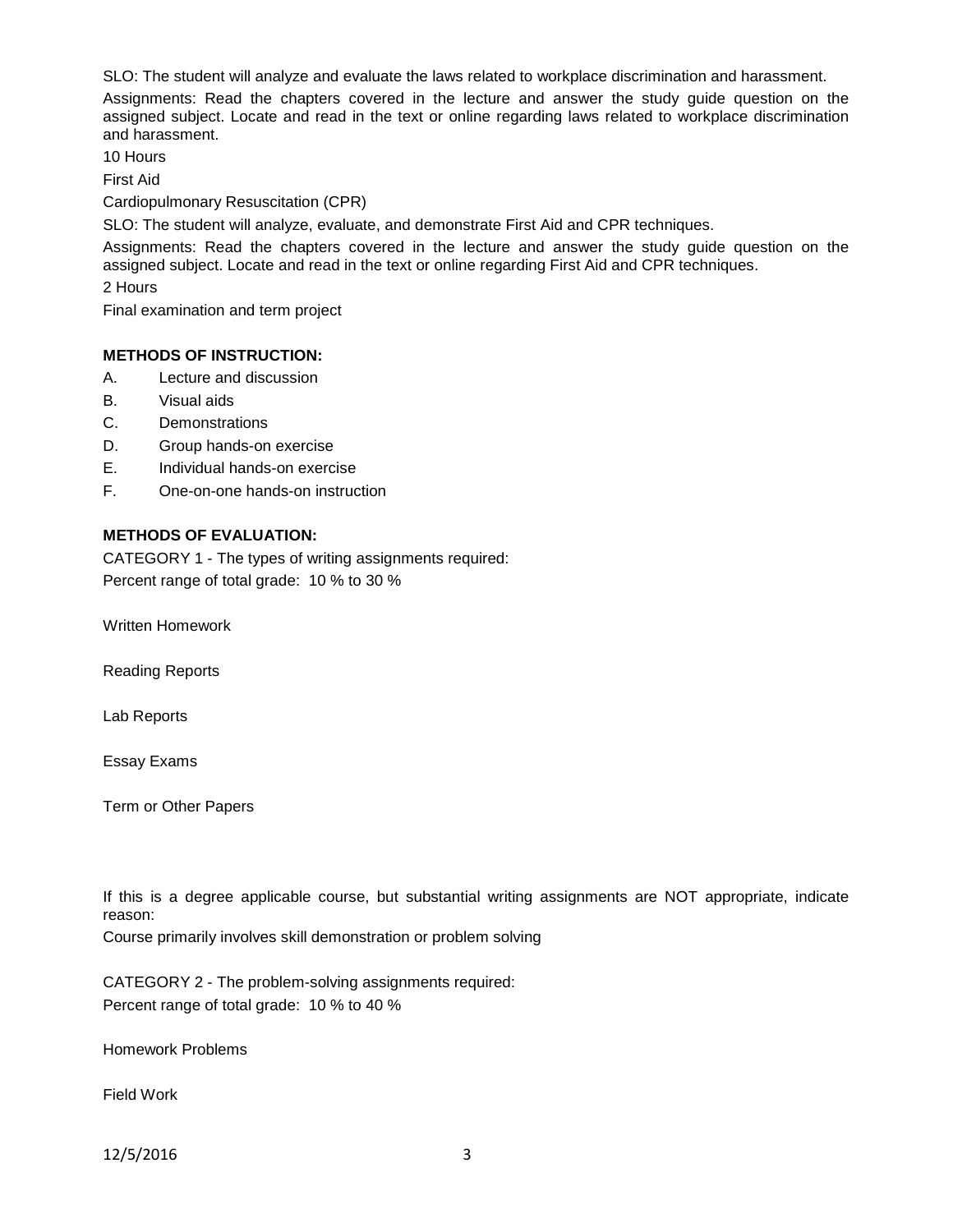Lab Reports

Quizzes

Exams

CATEGORY 3 - The types of skill demonstrations required: Percent range of total grade: 20 % to 70 %

Class Performance/s

Field Work

Performance Exams

CATEGORY 4 - The types of objective examinations used in the course: Percent range of total grade: 10 % to 30 %

Multiple Choice

True/False

Matching Items

Completion

# **REPRESENTATIVE TEXTBOOKS:**

Required:

American Red Cross, CTCNC, Federal Register. First Aid/CPR, Fall Protection, Scaffold User, Areil Lift, OSHA 10- (CFR 29-sec 1926). U.S.A.: American Red Cross, CTCNC, Federal Register, Textbooks are used in the classroom only. This is a standard textbook used in the Industry. Or other appropriate college level text.

Reading level of text, Grade: 10Verified by: dvt

### **ARTICULATION and CERTIFICATE INFORMATION**

Associate Degree: CSU GE: IGETC: CSU TRANSFER: Not Transferable UC TRANSFER: Not Transferable

### **SUPPLEMENTAL DATA:**